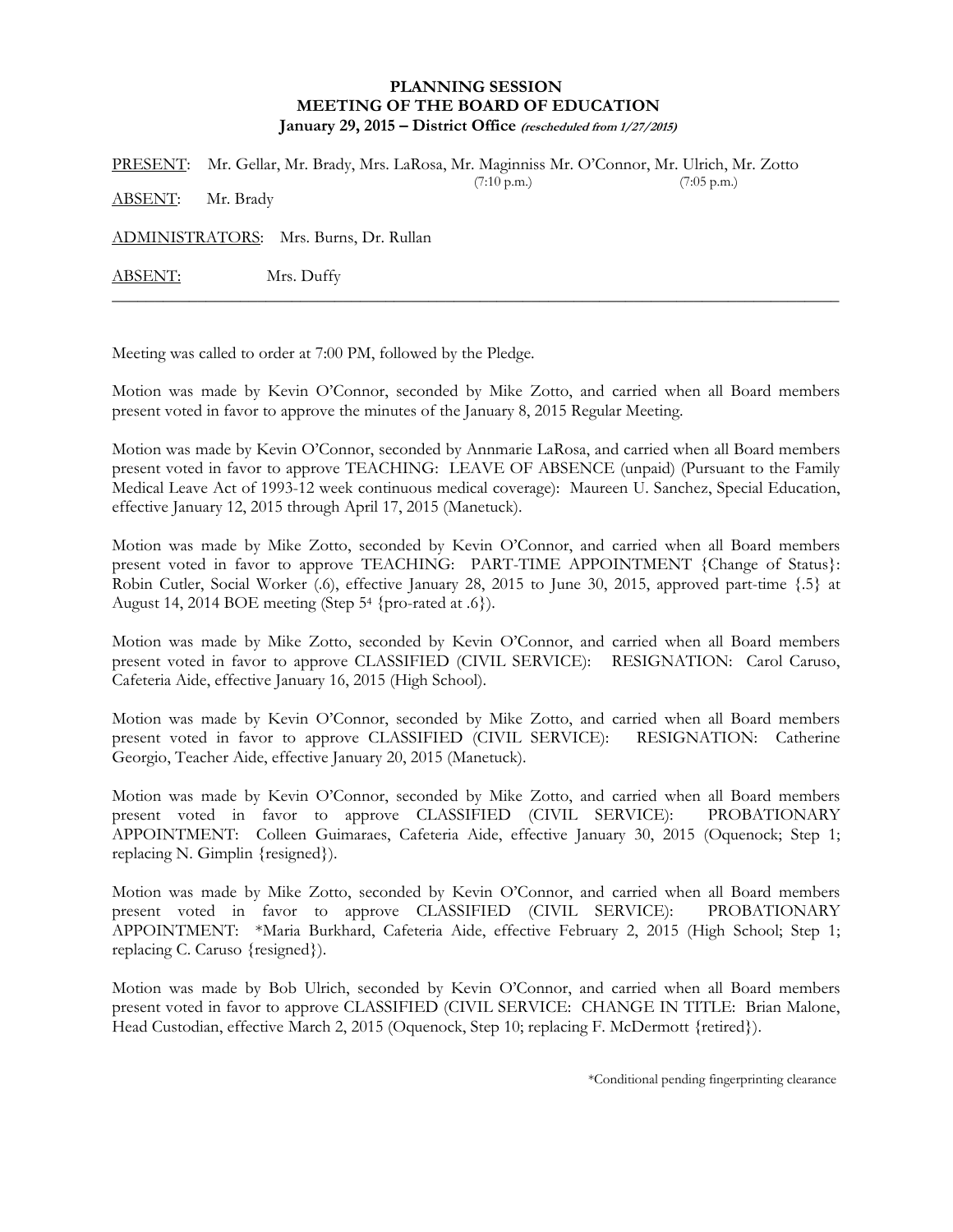Motion was made by Mike Zotto, seconded by Kevin O'Connor, and carried when all Board members present voted in favor to approve CLASSIFIED (CIVIL SERVICE): SUBSTITUTE SPECIAL EDUCATION AIDE: \*Maria Burkhard, effective February 2, 2015; Colleen Guimaraes, effective January 30, 2015.

Motion was made by Mike Zotto, seconded by Kevin O'Connor, and carried when all Board members present voted in favor to approve OTHER: 2015 SPRING HIGH SCHOOL COACHES: BASEBALL: Shawn Rush, Varsity Coach; Richard Zeitler, Assistant Varsity Coach; Michael LaCova, J.V. Coach. SOFTBALL: Beth Crimi, Varsity Co-Coach; James Farnworth, Varsity Co-Coach; Coleen Reilly, J.V. Coach. BOYS TRACK: Jeremy Robertson, Varsity Coach; John Lavery, Assistant Varsity Coach. GIRLS TRACK: Michelle Studley-Broderick, Varsity Coach; Michael Distefano, Assistant Varsity Coach. BOYS LACROSSE: Scott Craig, Varsity Coach; William Turri, Assistant Varsity Coach; Thomas Corcoran, Varsity Volunteer Coach; Ryan Zaremba, Varsity Volunteer Coach; Michael Hazelton, J.V. Coach; David Rubano, Assistant J.V. Coach; James DeVivo, J.V. Volunteer Coach. GIRLS LACROSSE: Joseph Nicolosi, Varsity Coach; Brian Cameron, Assistant Varsity Coach; Chelsea Donaldson, J.V. Coach; Taylor Troyano, Assistant J.V. Coach. BOYS TENNIS: George Botsch, Varsity Coach; Norman Wingert, J.V. Coach. GIRLS GOLF: Thomas Loudon, Varsity Coach.

Motion was made by Bob Ulrich, seconded by Kevin O'Connor, and carried when all Board members present voted in favor to approve OTHER: 2015 SPRING MIDDLE SCHOOL COACHES: BASEBALL: Kenneth DiDonna, 7-8 Udall Coach; Kevin Osburn, 7-8 Beach Coach. SOFTBALL: Shanan Mauro, 7-8 Udall Coach; Frank Franzone, 7-8 Beach Coach. BOYS TRACK: Kevin Murphy, 7-8 Udall Coach; Vincent Luvera, 7-8 Beach Coach. GIRLS TRACK: Tara Annunziata, 7-8 Udall Coach; John T. Denninger, 7-8 Beach Coach. BOYS LACROSSE: Gregory Schmalenberger, 7-8 Udall Coach; Robert Pitagno, Assistant Udall Coach; Michael Ferrugiari, 7-8 Beach Coach. GIRLS LACROSSE: Sara Sangiorgio, 7-8 Udall Coach; Alyssa Costantino, Assistant Udall Coach; Cassie Campasano, 7-8 Beach Coach; Debra Mock-Dorfman, Assistant Beach Coach. BOYS & GIRLS SWIMMING: Tanya Carbone, 7-8 Beach/Udall Coach; Mindy Renner, Assistant Beach/Udall Coach; KristiLee Schubert/Hender, Volunteer Coach. BOYS TENNIS: Ryan Hassel, 7-8 Beach/Udall Coach.

Motion was made by Kevin O'Connor, seconded by Annmarie LaRosa, and carried when all Board members present voted in favor to approve OTHER: ADULT EDUCATION INSTRUCTORS SPRING 2015: Susan Batzar (Excel) \$35 per hour; Lenny Butler (Community CPR, First Aide) \$30.00 per hour; Jake Caramico (How Money Works) no cost to West Islip; David Conroy (Circuit Training) \$30.00 per hour; Steve Cottral (About Boating Safety) no cost to West Islip; Kim Crichton (Pilates, Qigong, Iyengar Yoga, Fitness Mix) \$30.00 per hour; Phyllis Hintze (Ballroom Dancing) \$30.00 per hour: Bruce Lieberman (Defensive Driving) no cost to West Islip; Kerry McCarthy (Acting) \$30.00 per hour; Frank Olish (Vollyball) \$30.00 per hour; Sally Stoll-DePompeo (Hand Craft for All) \$30.00 per hour; Melissa Spinelli (Zumba) \$30.00 per hour; Robert Watts (Introduction to Guitar/Piano) \$30.00 per hour.

Motion was made by Bob Ulrich, seconded by Kevin O'Connor, and carried when all Board members present voted in favor to approve OTHER: ENRICHMENT INSTRUCTION SPRING 2015: \*Jolene Meade (Girl Power) \$275 per session.

Motion was made by Ron Maginniss, seconded by Mike Zotto, and carried when all Board members present voted in favor to approve OTHER: CLUBS/ADVISORS 2014-2015: HIGH SCHOOL: Director, Musical Play, Jennifer McKenna (replacing David Kaufman; approved at the October 9, 2014 BOE meeting) Newspaper, Patricia Stack (replacing Kathleen Chinkel; approved at the October 9, 2014 BOE meeting) S.A.A.D., Ann Hecht (replacing Karen Testa; approved at the October 9, 2014 BOE meeting).